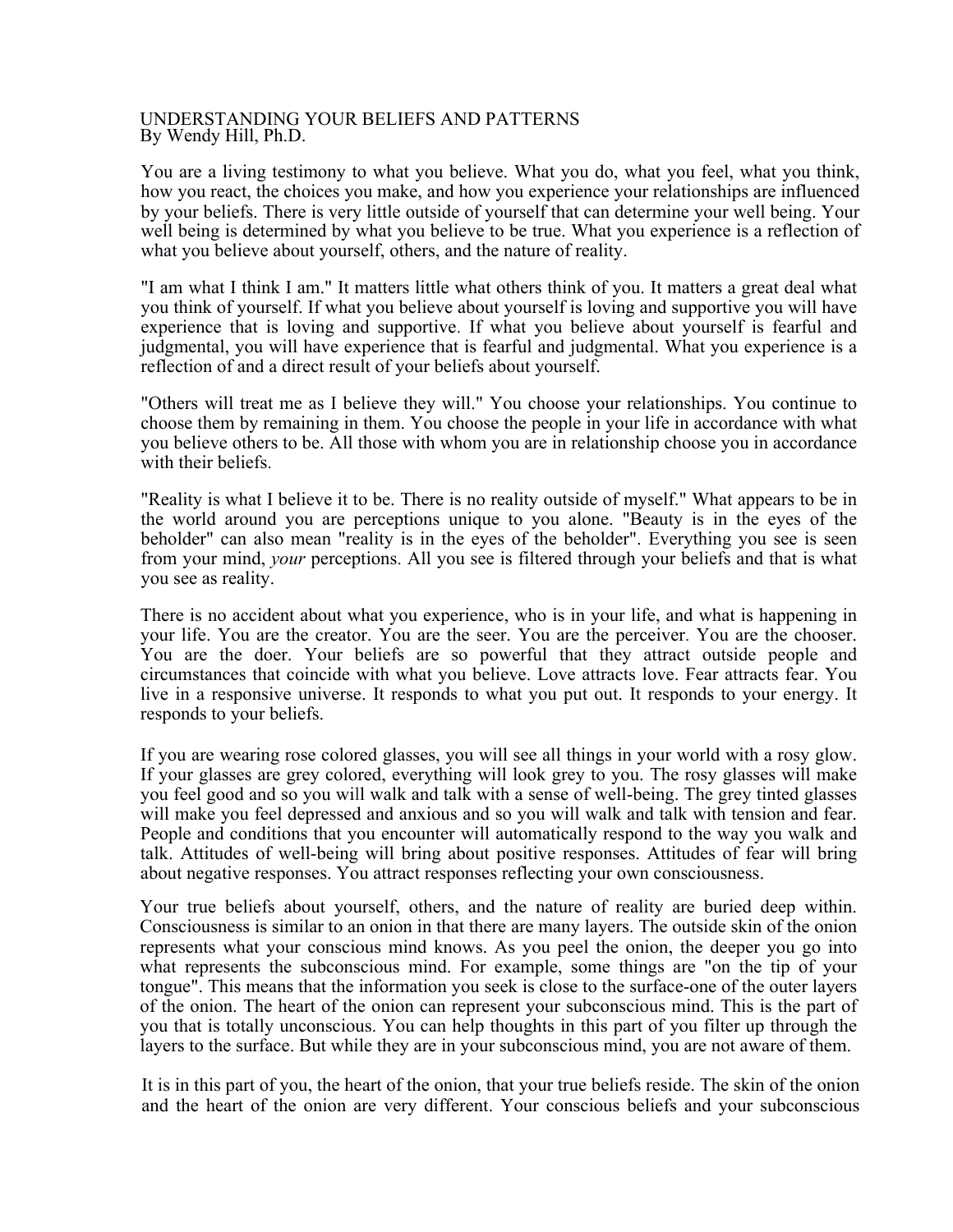beliefs can also be very different. It is possible to think one thing consciously about yourself and on the subconscious level think another. How is this split within the self possible? It occurs as a result of a series of defense mechanisms that are built into the personality. Though these defense mechanisms are designed to help, sometimes they can actually hurt, causing a split within yourself.

If you are seeking well being, it is essential that you become aware of your deepest "to the heart of the onion" beliefs. Why is it so important? Because your deepest to the core beliefs have created patterns in your life that you repeat over and over again. Your patterns are based on your beliefs about yourself, others, and the nature of reality. Your patterns result from the following sequence of events: you think, you feel, you choose, and you behave. What you believe will dictate your thoughts. These thoughts create an emotional reaction which help determine your choices and behaviors. For example, if you believe that you are worthy, you will have thoughts about your 'worthiness which will bring about feelings of well being. These feelings of well being will influence how you eat, dress, walk, communicate, and act. These feelings will influence everything about you. This is what creates your reality. If you carry negative or conflicting beliefs at the "core of your onion", you will automatically create a reality in direct response to these beliefs.

All this responding to beliefs happens in a split second and usually on the subliminal level - just below the conscious level. Imagine the layer of onion flesh just below the tougher skin of the onion. This is the level in which most of your thinking and feeling is occurring. This means that you are not aware of most of your thoughts and feelings. Because your responses are habitual they occur instantly. It is a mental habit that you don't even think about. You just do it.

Some of your core beliefs are positive and some are negative. Where do all of these core beliefs come from? Where did they originate? To understand the answers to these questions you must first understand the human experience beginning in the womb.

At some point after your conception, you began to develop an awareness of your- self and your experience. You began to feel, think, hear, and even see. Your mind is very sensitive and responsive. You have a very active intelligence. For example, you can see light or darkness depending on whether your mother is in light or darkness. You can feel your mother's emotions, hear her conversations with others, experience her moods and the effects of what she has eaten or had to drink. You then interpret what all this means about you. Your well being as a fetus is determined by all you experience and your interpretations of your experience. You do not need to know language. You automatically respond to your experience. By the time you are born, you are already responding to beliefs about yourself, others, and the nature of reality as you see it.

Your birth is of great importance in determining your core beliefs. If your birth experience is harmonious you will respond with harmonious beliefs. If your birth is unpleasant or conflicting in any way, you will respond with conflicting beliefs. These beliefs help make up the core or heart of your "onion".

Your next several years of life are also very important in the development of your core beliefs. During childhood your mind is in a state of receptivity and openness that you will never experience at any other time in your life. You take things personally and literally. You do not know how to rationalize or analyze your experience. You simply respond to it as you perceive it. If it is positive you will respond with positive beliefs. If it is negative you will respond with